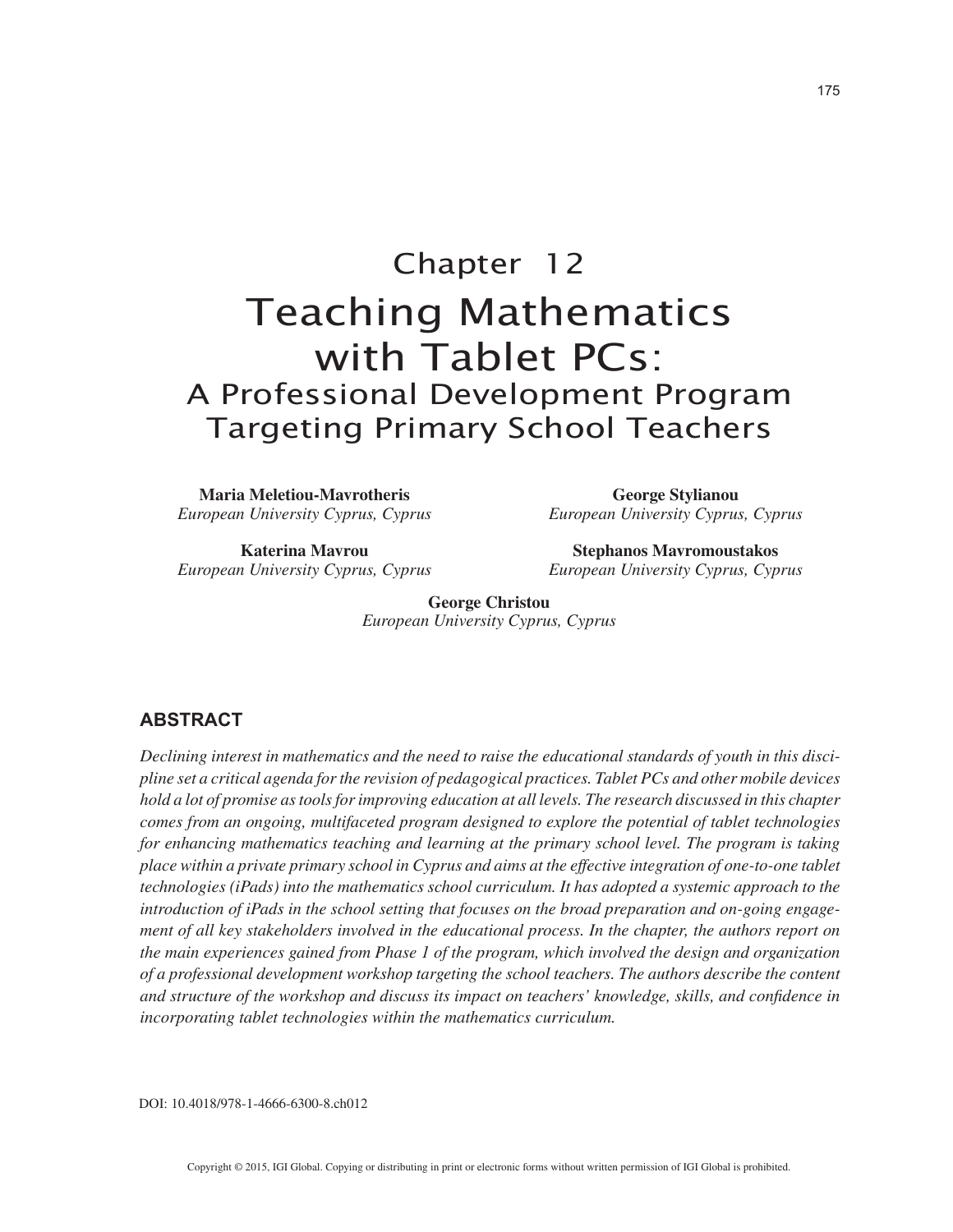# **INTRODUCTION**

Educational leaders and professional organizations in mathematics education (e.g. European Commission, 2007; National Council of Teachers of Mathematics, 2000; Common Core Standards in Mathematics, 2010) have, in recent decades, been calling for the adoption of more active learning environments that motivate learners and encourage them through authentic inquiry to establish the relevance and meaning of mathematical concepts. This shift is being reflected in most countries' educational policies and official curricula, which advocate the adoption of inquiry-based, problemsolving approaches to mathematics education. Despite, however, the extensive calls for the uptake of inquiry-based pedagogical models, changing teaching practices is proving difficult. The research literature indicates a disconnection between curricula initiatives and calls for reform and actual classroom practice and suggests the persistence of traditional, teacher-centered approaches (Euler, 2011). Empirical classroom research over several decades shows that, with some notable exceptions, inquiry-based teaching and learning of mathematics is not widely implemented in practice (Mor, Winters, Cerulli, & Björk, 2006). Mathematical ideas are presented in an overly theoretical and abstract manner, without sufficient opportunities for students to engage in problem-solving and experimentation.

Technological advances have provided the opportunity to create an entirely new learning environment in mathematics education by significantly increasing the range and sophistication of possible classroom activities. Access to technology provides teachers and children with tools which, when constructively used, can create opportunities for enhanced learning of mathematics. Although traditional, teacher-centered approaches to mathematics instruction still dominate, there have been several attempts to improve mathematics instruction through the integration of learning technologies. One promising approach lately explored is the potential of hand-held tablet PCs, such as the iPad and Galaxy, as tools for enhancing mathematics teaching and learning. The existing literature indicates strongly the significant potential of tablet devices as ubiquitous tools that can radically transform and enrich mathematics education (Clark & Luckin, 2013; Henderson & Yeow, 2012; Melhuish & Falloon, 2010).

The current chapter contributes to the emerging literature on mobile mathematics learning. It reports on the main experiences gained from a study which aimed at providing a group of in-service primary school teachers with the knowledge, skills, and confidence required to incorporate tablet technologies within the mathematics curriculum.

# **BACKGROUND**

Mathematical literacy is a core literacy that serves as one of the foundational areas of knowledge that drives scientific and technological advancement in knowledge-based economies (European Commission, 2004). Cross-national studies of student achievement (e.g. Trends in International Mathematics and Science Study (TIMSS), Program for International Student Assessment (PISA)) indicate lack of mathematical and scientific competence for a considerable proportion of the student population worldwide. There is also well-documented evidence of declining interest in key science and mathematics topics, and in science careers (e.g. Adleman, 2004; European Commission, 2007; Jenkins & Nelson 2005; OECD 2006; Sjøberg & Schreiner, 2006). The methods of instruction have been identified as contributing to students' low achievement and falling interest in the sciences (Van Langen, 2005). The methods of teaching of mathematics are often viewed as unappealing to the majority of students, as outdated and unconnected with their interests and experiences (Goodrum, Hackling & Rennie, 2001). Ideas are presented in